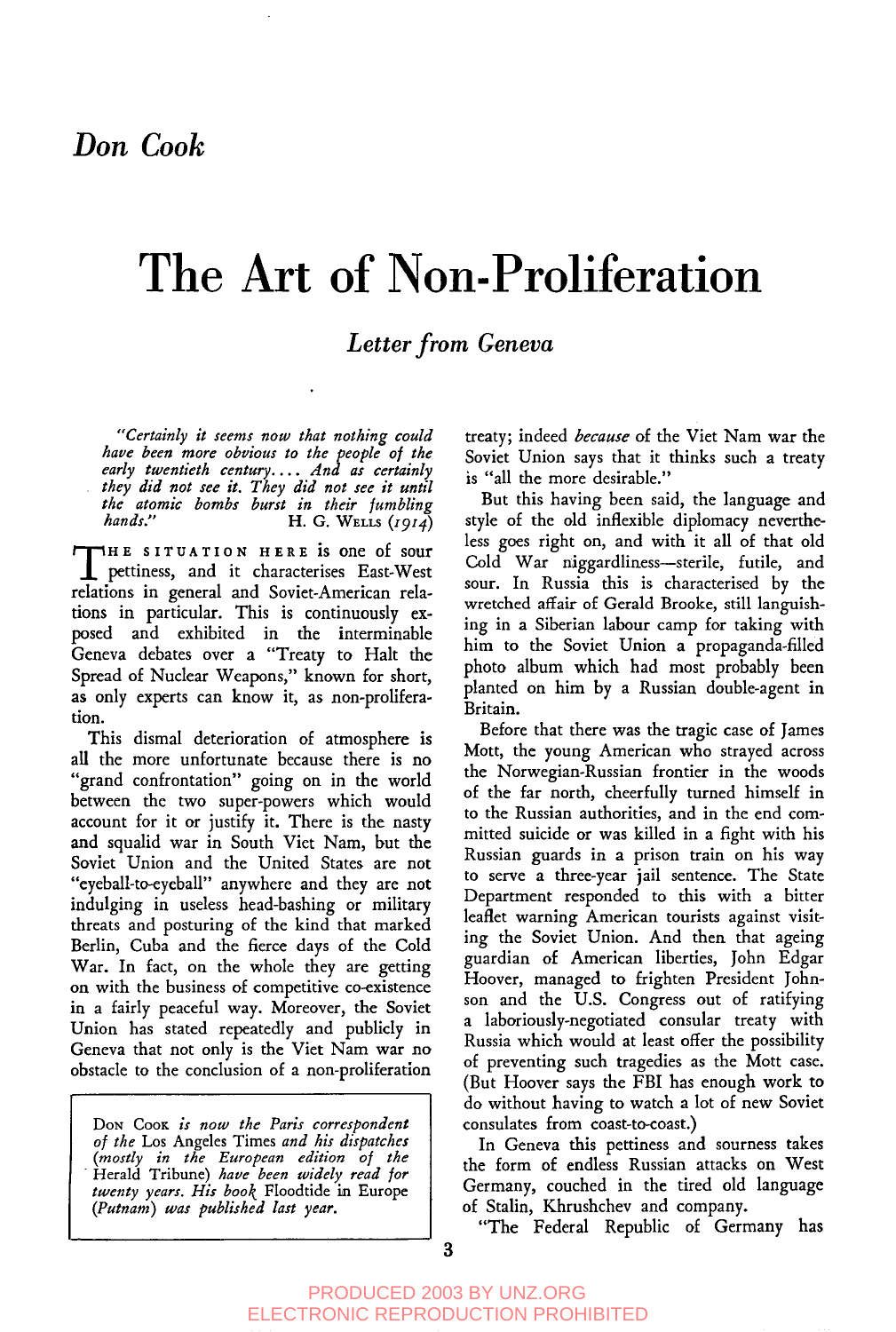embarked 0n a revision of the results of the war and the resurrection of the German *Reich,"* ran one of these familiar scripts (they hardly change a word) from Andrei Roshchin who became the new chief Soviet disarmament negotiator last April.

The Federal Government has delivered a note to other governments making a claim for changing the existing European frontiers. This document, advertised as being sort of "an act of good-will" demonstrates that the Federal Government intends to follow a revanchist course.... It is with this in view that a broad programme of militarisation of Western Germany which employs the largest military force in Western Europe has been embarked upon. European security should envisage the creation of conditions which would eliminate forever the possibility of a repeated German aggression. In this connection it is necessary to stress the peaceful policy of the German Democratic Republic....

**This** tedious kind of "our-Germans-are-betterthan-your-Germans" nonsense usually has a dulling, dismaying effect on the other delegations who are making noble efforts to believe that they really are in Geneva to negotiate a treaty. One Western delegate, when he sees the propaganda machines being wheeled into action, makes a point of countering by conspicuously dozing off during the tirade. But surely there comes a time when no intelligent man can remain indifferent, or aloof, or asleep any longer.

Lord Chalfont, the chief British negotiator, who certainly shows forbearance above and beyond the call of duty, finally had enough by the time the talks recessed for a month in early May. He turned on the Russians and lashed out at their "single-minded, obsessive and vengeful campaign" against West Germany; their "myopic and doctrinaire refusal to see where the real danger lies"; and Russia's apparent determination "to regard a nonproliferation treaty as a measure directed almost exclusively against one country, the Federal Republic of Germany."

If we cannot stop the spread of nuclear weapons, and stop it soon, we may find that all other programmes on disarmament are blocked, perhaps forever.

Chalfont is certainly right. The Russians do seem to be obsessed with stopping West Germany from getting any kind of "partial possession" or "partial control" over nuclear weapons, even though in fact the immediate danger of nuclear proliferation obviously lies elsewhereIndia threatened by China, Israel versus Egypt, Sweden, to name four countries which could proceed fairly rapidly from peaceful to military nuclear production if they choose. Moreover, Chalfont and the other delegates in Geneva are becoming more and more depressed at the fact that "the last chance" to get the disarmament problem in hand seems to be slowly but steadily slipping away. It is increasingly obvious that if some way cannot be found to lift this relatively simple problem of a non-proliferation treaty out of its present sterile atmosphere, then it is going to be impossible to move on to more complicated matters such as a ban on underground nuclear testing.

THIS Is A PRACTICAL as well as a political problem. The present series of talks has been in progress, off and on, since March i962, when this IT-nation United Nations committee first met to take over the work of the old to-nation disarmament conference of the r95os. The work of that group had been halted in i96o by an abrupt Russian walk-out. In the enlarged committee which has been at it now for four years, nations such as Brazil, Burma, Ethiopia, Mexico and Nigeria clearly do not have any great technical interest or lively political role to play. They naturally enjoy the prestige of membership, but it costs money to maintain delegations in Geneva and it takes trained senior diplomatic personnel. Both are short among the smaller nations; and among the smaller powers patience with the larger powers is also beginning to run short.

Disarmament is a complicated technical subject, and no matter how frustrating or slowmoving the discussions might be, governments nevertheless have to keep good career men on the job. Delegates have to be steeped in all of the background and paper-work in order to advise and take decisions. It is not easy for small governments who badly need good people elsewhere to tie up men and money sitting in Geneva listening to Mr. Rashchin denounce the evil-eyed revanchists of West Germany and Mr. Foster of the United States wearily defending the NATO alliance and the virtues of a multilateral nuclear force.

Along the way in the last four years, these Geneva talks have produced (I) the all-important nuclear atmospheric Test Ban treaty and (2) the "Hot Line" communications link between Washington and Moscow. But the hopes which these agreements brought to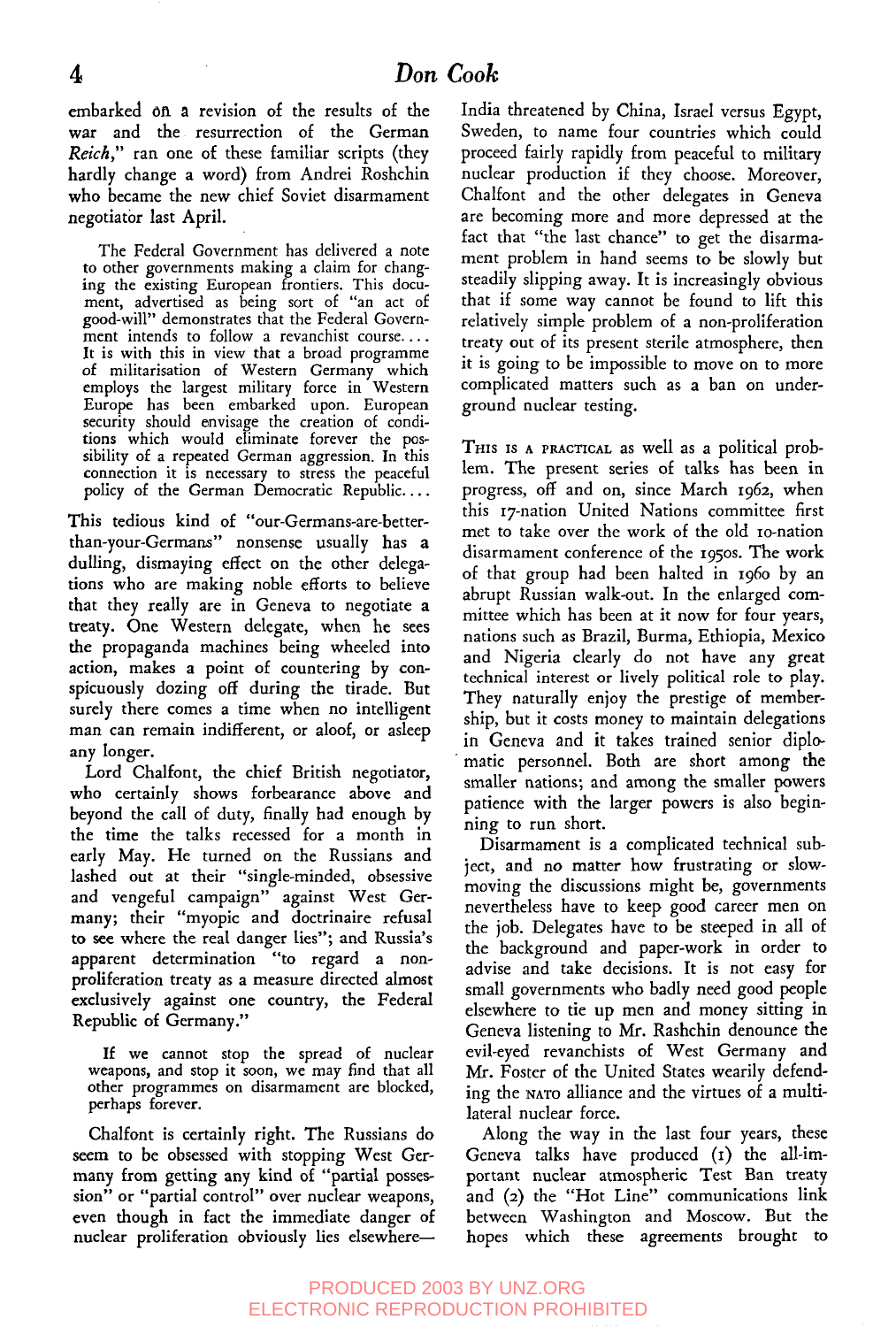Geneva are fading fast and the momentum is running down. If things do not begin to look appreciably brighter by the time this round of talks terminates (at the end of the summer) for a report back to the annual un General Assembly in New York, then it is highly doubtful if there will be enough votes or enthusiasm in the un to send the delegates back for another try.

The situation is all the more dispiriting because the longer the argument goes on over whether or not West Germany is to be allowed to come into some form of ownership of "nuclear hardware" under a non-proliferation treaty, the more obvious it becomes that this is really a "non-problem." The United States is trying with rather pathetic ingenuity to keep the door open for some future nuclear weaponssharing arrangement with West Germany and the Russians are trying just as hard to slam it shut and lock it tight. In fact, they are engaged in a pointless and unreal debate about something which is now totally unlikely ever to happen anyway.

I<sup>T IS</sup> A SIMPLE political fact of life in Western<br>Europe today that the whole idea of any  $\mathbf T$  is a simple political fact of life in Western kind of nuclear hardware-sharing arrangement between the U.S.A. and West Germany is now far too explosive and divisive in the NATO alliance ever to be attempted at all. Quite probably there are many American and West German Policy-makers who would not agree with that statement--but if they try to proceed down the road to a "hardware solution" on nuclear weapons they will quickly find out.

In the first place, it is quite wrong to assume that because President Charles de Gaulle has now removed France from military participation in NATO, the "biggest obstacle" which stood in the way of the old multilateral nuclear force proposal in I963-4 is gone. France's capacity for strong reaction against Germany is as operative as ever and in fact may well be even stronger now that she is no longer bound by NATO conviviality. In 1964, De Gaulle came very close to threatening an abrogation of the Franco-German treaty if West Germany were to join the *M.L.F.* He would certainly react violently again today if it began to look as if the United States were about to enter into some "part-ownership-and-comrol" arrangements to give West Germany a share in nuclear hardware. Any number of moves would have to be

reckoned with: final French denunciation of the NATO Treaty or of the Franco-German Treaty of Friendship; a new Franco-Soviet treaty; French recognition of East Germany; a French pull-out from Berlin. These would be enormous diplomatic and political risks for the West German government and the U.S. government to take, and General de Gaulle's supposed new "freedom of action" outside NATO makes the risks greater rather than less.

As for the other NATO countries, it is perfectly clear (or, at least, ought to be clear in Washington by now) that Harold Wilson and the British Labour Government have been fighting a long rear-guard delaying action against the idea of a "hardware solution" and have put an absolute priority on getting a non-proliferation treaty. Now that everyone recognises that the *M.L.F.* is dead, the British would like it also recognised that even their own less complicated "Allied Nuclear Force" plan *(A.N.F.)* is now awaiting respectable burial.

Italy which always makes interested noises when the subject of nuclear sharing comes up is nevertheless governed by a left-centre coalition in which the Nenni Socialists have been the key to a successful partnership. The Nenni Socialists persuaded themselves to join a pro-NATO government on the basis of the theory that NATO is now not so much a military alliance as it is an essential element of stability in Europe. This would seem to be a sensible and logical line for the Italian government to take; .but does Washington or Bonn really expect that given this attitude, the Nenni Socialists would ever agree to a nuclear weapons-sharing scheme which would be opposed violently by France and Russia? It would be the end of Italy's leftcentre coalition.

The Norwegians and the Danes have been strongly against nuclear weapons-sharing for West Germany from the start. The Belgians, despite Paul-Henri Spaak<sup>\*</sup> personal feelings, declined to support the *M.L.F.* scheme. Holland went along without enthusiasm. Greece and Turkey were both in on the original *M.L.F.,* and then Turkey pulled out.

In short, the indifference and inertia in towards nuclear weapons-sharing is complete, and any purely German-American scheme would be politically disastrous for the alliance. Nevertheless, the West Germans and the Americans solemnly go on proclaiming that "the option must be kept open for Germany." Hence the deadlock in Geneva.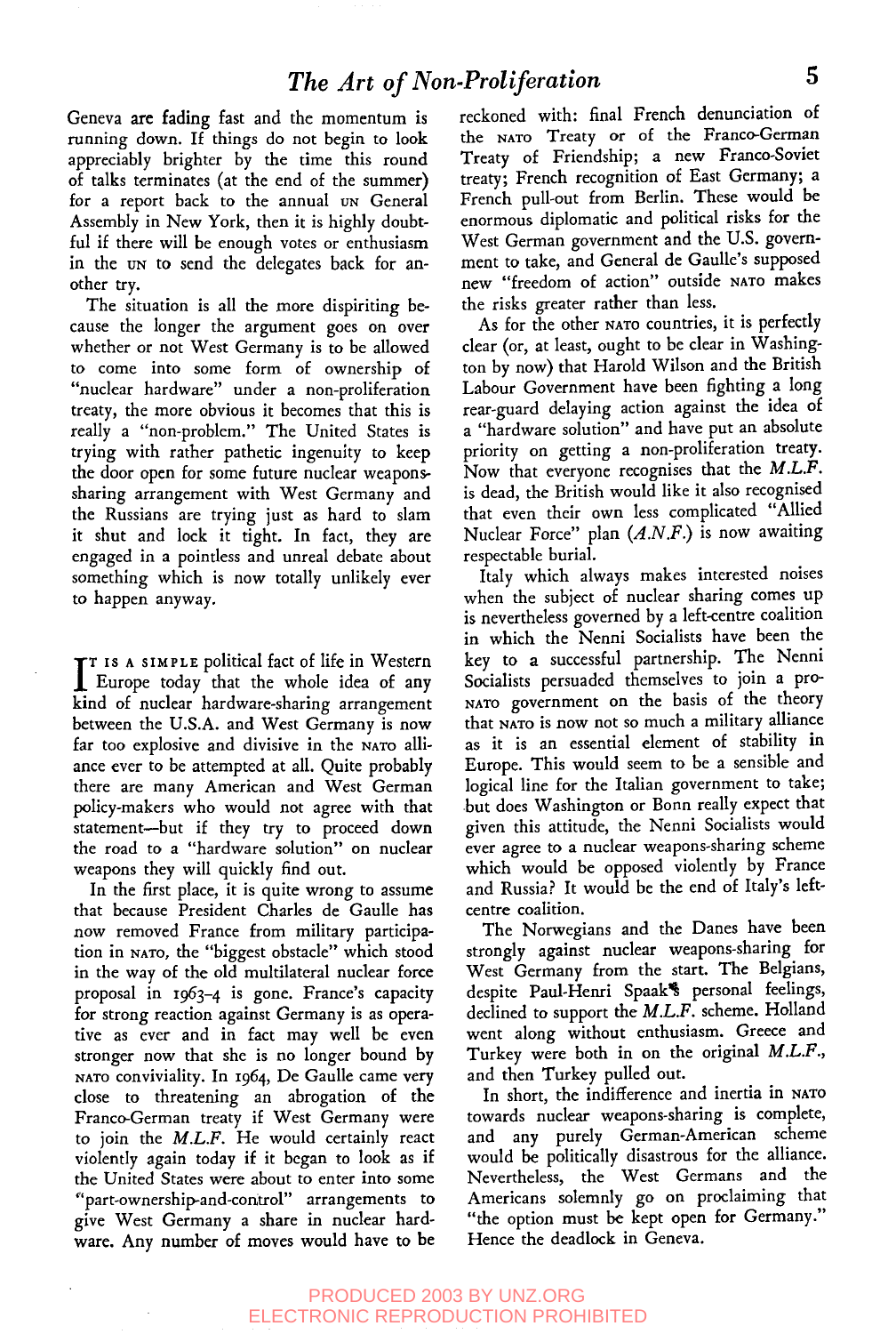To KEEP THE OPTION OPEN, the United States has tabled a draft of a nuclear non-proliferation treaty which reads as if it had been written with a ball-point corkscrew. Its key wording is as follows:

Each of the nuclear-weapon states party to this treaty undertakes.., not to transfer nuclear weapons into the national control of any nonnuclear-weapon state or into the control of any association of non-nuclear weapon states.., not to take any other action which would cause an increase in the total number of states and associations of states having control of nuclear weapons.

The draft goes on to define *"'control"* as meaning the "right or ability to fire nuclear weapons without the concurrent decision of an existing nuclear-weapon state."

The effect of this treaty draft is to allow a state possessing nuclear weapons to join an "association of non-nuclear-weapon states" which would then become the joint owners of nuclear weapons with the ultimate control over the firing of the weapons remaining in the hands of the "nuclear weapon state." In the sacred name of non-proliferation, there would thus be no increase in the total number of socalled "Nuclear Entities" in the world. But while the United States is having its *M.L.F.* with Germany, France could have an *M.L.F.* with Israel--China could have an *M.L.F.* with Indonesia or North Viet Nam--Russia could have an *M.L.F.* with Poland-and if that would not constitute "proliferation of nuclear weapons" then the multi-language interpreting system in Geneva has totally broken down. It seems to me pointless if not downright silly for the Americans to have to argue solemnly that they would of course expect the "control arrangements" in any such proliferation of little *M.L.F.s* around the world to be absolutely a tight and sophisticated as the arrangements which have been envisaged in nuclear weaponssharing schemes between Washington and Bonn. Even partial ownership implies the right to use or seek to use. That is why the Russians behave almost pathologically on this question with regard to the Germans.

BUT WHILE THE United States devotes ingenious language to a treaty draft which will keep the door open for an eventuality which is wholly unlikely ever to happen, the Soviet Union draft-treaty is just as unrealistic in the opposite direction-for it seeks to dictate what NATO can

do or cannot do in organising its nuclear dcfence.

Parties to the treaty possessing nuclear weapons, [says the Soviet draft] undertake not to transfer such weapons in any form--directly or indirectly, through third states or groups of states--to the ownership or control of states or groups of states not possessing nuclear weapons, and not to accord to such states or groups of states the right to participate in the ownership, control or use of nuclear weapons. The said parties to the treaty shall not transfer nuclear weapons or control over them or over their emplacement and use, to units of the armed forces or military personnel of states not possessing nuclear weapons, even if such units or personnel are under the command of a military alliance.

Taken at its full, literal impact, this language would give the Russians the right to demand the removal of all American nuclear warheads from Europe; and not even the Danes or Norwegians find that acceptable. The Soviet draft is nothing more nor less than an effort to break up NATO's internal defence arrangements under the guise of preventing West Germany from coming into partial ownership of nuclear weapons. The Soviet negotiating position is no more realistic than the American-German position.

What, then, are the chances of a non-proliferation agreement? Can the unreal debate over a non-problem be suspended and a solution found?

THE SIMPLE PRAGMATIC solution would b<br>
for both sides to step back and *ignore* th for both sides to step back and *ignore* the "German syndrome." If Russia's chief diplomatic aim in Geneva is to block the West Germans from obtaining nuclear hardware, then the best way they could adhieve it would be to sign a non-proliferation treaty in almost any wording. Any kind of treaty will obviously serve to reinforce the present inertia and opposition in NATO which already makes nuclear hardware-sharing a practical impossibility. Any kind of treaty will tend to stabilise the existing situation and improve the East-West atmosphere. It would become a self-denying ordinance against any further steps towards weaponssharing in NATO no matter what the formal terms.

Can the Russians be persuaded to give up their attempts to get treaty language which would enable them to intervene in the internal defence arrangements of the NATO alliance? The West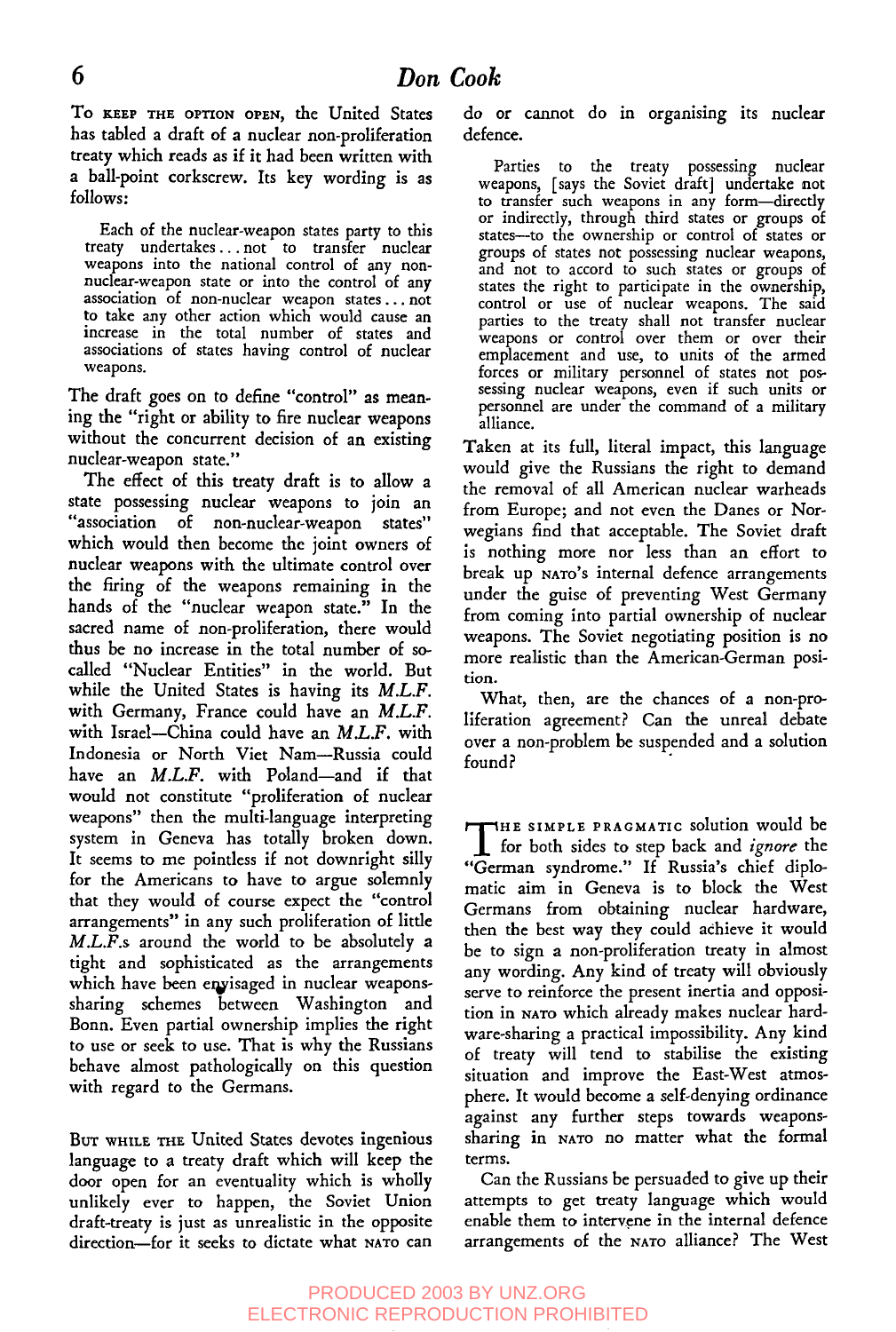is not so foolish as to waste time trying to interfere in Warsaw Pact arrangements, and NATO will certainly remain united in rejecting such attempts by Russia. At the same time, can the Americans be persuaded to abandon their tortuous language involving "associations of non-nuclear-weapon states" by which they are trying to write the German option into the treaty?

Is it inconceivable that the two sides step back and settle on very simple straightforward uncomplicated language? It could be a clause as simple as this:

Parties to the treaty possessing nuclear weapons undertake not to transfer such weapons into the national ownership or control of states or groups of states not possessing nuclear weapons.

Such a formulation merely records the present situation and does not attempt either to forecast or foreclose the future. Should the circumstances arise in Germany, in NATO, or in the general state of East-West relations in which some "hardware solution" seems necessary and desirable, the option is still there.

It is there first of all because such treaty language would ban the "national ownership and control" but it does not ban partial ownership ia which control would continue to rest with the nuclear power providing the weapons. In any case, the "German option" is kept open by a "national interest" clause which appears in parallel form in both the Soviet and American drafts. In the Russian draft it reads:

Each party shall in exercising its national sovereignty have the right to withdraw from the treaty if it decides that extraordinary events relating to the subject matter of this treaty have jeopardised the supreme interests of its country. It shall give notice of such a withdrawal to all other parties to the treaty three months in advance.

The Russians would be free to protect their position under this clause. If they felt so compelled, they simply could state after signing the treaty that if any mixed-ownership weaponssharing scheme were to be advanced in NATO, then the Soviet Union would consider this grounds for denouncing the treaty.

Above all, the importance of a nuclear nonproliferation treaty clearly does not at all lie in its terms or language-but in the simple fact that there is at long last a political agreement between the *two super-powers.* The terms are superfluous to the fact of agreement. *Nor* does

it matter a great deal that China and France will not sign; that India, Israel and Egypt will all hesitate; that West Germany will not want to have its name on a document which East Germany also signs; that the treaty has no policing machinery, no sanctions, no security clauses or guarantees. All these arguments and questions fade into insignificance alongside the historic fact that Russia and the United States would have managed to sign a piece of paper which simply and sanely agrees to go on doing what they are doing anyway, *i.e.* refusing to turn their nuclear weapons over to anybody else.

MEANWHILE, THE SO-CALLED "NATO McNamara Committee" on nuclear plans and strategy goes on, with West German membership. Already its work has demonstrated one salient factthat even if the *M.L.F.* were in existence today, there would still have to be a consultative committee of this kind to work out plans and strategy for the use of weapons and the whole process of decision-making. The Russians can do nothing about the McNamara committee, and no matter how much they vilify it in *Izvestia* and at the conference table in Geneva, .they have to accept the fact that it is a purely internal NATO arrangement which is going to go right on. It does *hoe* involve any proliferation of nuclear weapons and it is no bar to negotiating a treaty or an excuse for not signing such a treaty. Proliferation of committees is far better than proliferation of weapons.

It is a moot question, except to the committed theologians, how truly important and vital this "nuclear option" really is for West Germany. Generally speaking, the people who argue most emotionally and fervendy about the importance of Germany's option are Americans and not Germans. Of course key officials and ministers of the Bonn Government state repeatedly that "the option must be kept open." But having said these fairly *pro [orma* lines, they have not been seen rushing to the platforms or into print to argue the case with much passion or conviction.

In the end, the "German syndrome" seems to reduce itself to the fact that it would cause infinite complications and probably even great political harm if West Germany were ever to come into partial ownership of nuclear weapons --but it would cause reverse complications and political troubles if West Germany were flatly told that she could never have nuclear weapons.